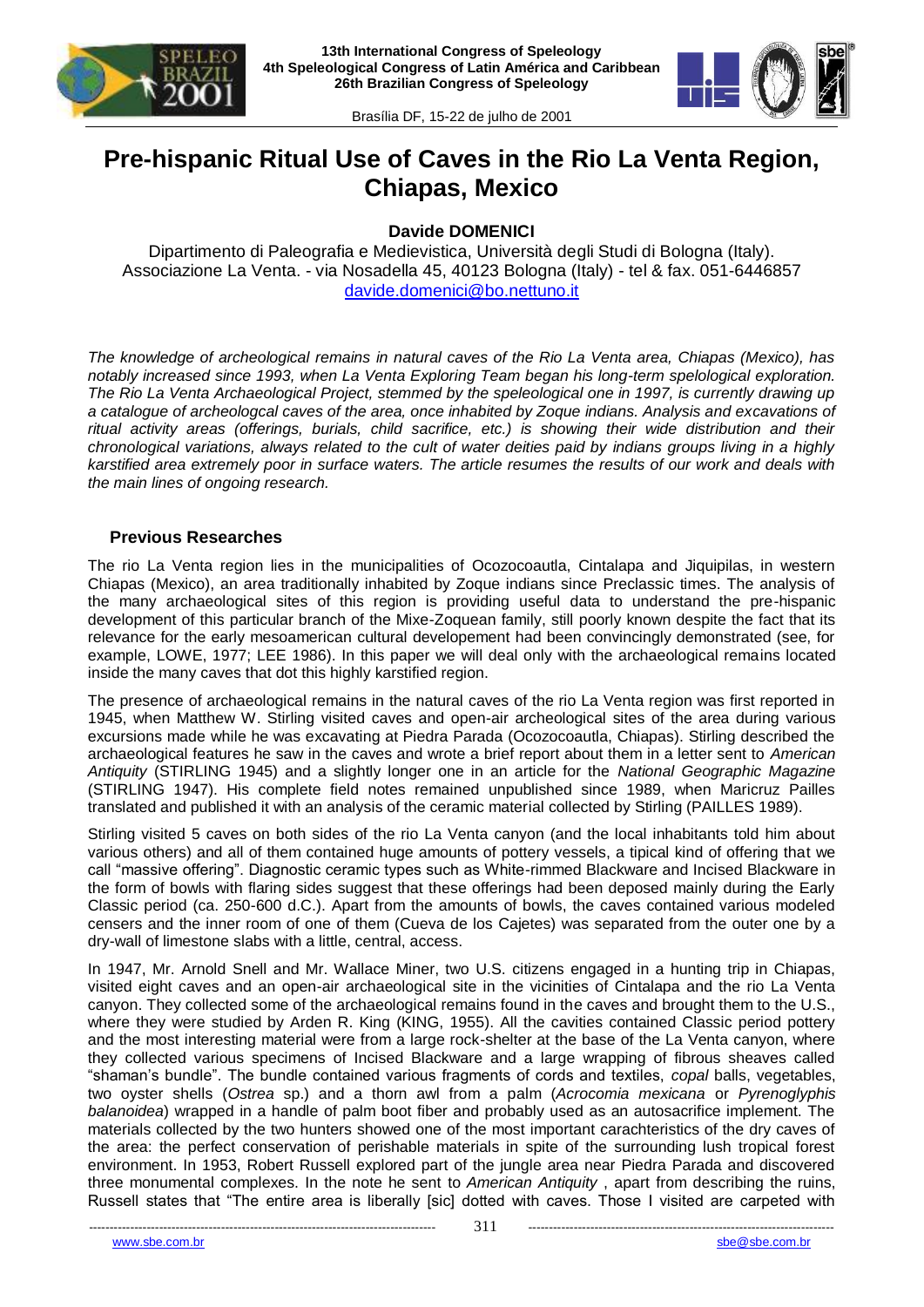



sherds, in one to a depth of over one foot. This suggest that the caves were used for religious rituals over a very extendend period" (RUSSELL, 1954). In 1958, Frederick A. Peterson, Field Director of the New World Archaeological Foundation, "was assigned the awesome task of making a survey of the many caves and archaeological sites reported for the Ocozocoautla-Cintalapa subregion, in the Rio La Venta drainage" (LOWE, 1959). In five months of field-work Peterson explored over fifty caves with archaeological remains, collecting pottery specimens and describing the archaeological contexts in his field-notes, unfortunately still unpublished. Scanty descriptions of his work can be found in a couple of popular articles (PETERSON, 1961a, 1961b), in publications devoted to other works he made in western Chiapas (PETERSON, 1963a, 1963b) and in brief mentions of his colleagues (LOWE, 1959; LOWE & MASON, 1965). From this references we can assume that the majority of caves he explored contained Early Classic materials, often in the form of "massive offerings"; one cave contained more than 20.000 whole vessels of White-rimmed Blackware. In 1968, Thomas A. Lee began a survey of the area for the New World Archaeological Foundation. He studied three caves in the Rio La Venta region and made excavations in the large rock shelter previously visited by Arnold and Snell, now called Cueva de la Media Luna, where he detected a Late Preclassic-Protoclassic occupation (ca. 300 BC- AD 250); during this period, a plastered and painted platform was built in the cave, supporting a wattle-and-daub upper structure composed of various rooms; nineteen offerings were buried along the platform front and stairway, consisting in palm-fiber bundles and couples of pottery bowls put in a mouth-to-mouth position and wrapped in palm fiber. The bundles contained cords, fiber and *copal*, while the mouth-to-mouth offerings contained fibers, *copal*, gourd pendants and human hair. A pit near the platform contained the burials of four individuals, associated to other seven fiber bundles and covered by a massive offering of 519 White-rimmed Blackware pottery bowls. A later—and less understood—Late Classic frequentation was identified on the base of the presence of few ceramic material and by the probably contemporaneous red geometric rock paintings on the cave walls. The other caves explored by Lee were the Cueva Colmena, containing a massive offering of hundreds of Late Classic pottery bowls and a child skeleton, and Cueva Cuatro Hacha, with a red rock-painting depicting an "ax" with four inner dots (LEE, 1985); similar painting are quite common on the canyon cliffs and in various caves and *simas* of the region.

Between 1969 and 1993 the Rio La Venta region has been the object of various speleological expeditions organized by the Accademia dei Lincei (Italy), Circolo Speleologico Romano (Italy), Speleo Club Mottois (France), Gruppo Speleologico Bolognese (Italy), MUCC (Canada), Speleo Club Martel (France) and various sardinian speleo clubs; in this same time-span was carried out the first expedition by some the founders of the La Venta Association who, in 1990, made the first complete descent of the Rio La Venta (see DE VIVO & GIULIVO, 1999, for a sinthesis of the speleological history of the area and for specific bibliographic references). Many of these expeditions found archaeological materials and reported them in their publications. Among these, two are the main results worth to be mentioned here: the discovering of the cave named Tapesco del Diablo by the members of the Speleo Club Martel and the first descent of the river made by the La Venta Association members.

The Tapesco del Diablo, a cave located 50 meters on the vertical cliff over the river bed, was excavated by mexican archaeologists with the technical aid of the french speleologists. In this cave, whose access was closed by a wooden grid ("tapesco"), they found some of the most important archaeological materials ever found in the area. In the cave main room they found a stone-slabs structure containing the burials of three individuals; associated with the burials they found a stone ax with the original wooden handle, textile fragments, conch pendants, calcium-solphate needles, maize cobs, a grinding stone, various potteries and five fiber bundles. One of the bundles contained a basket inside which they found a little wooden chest-mask covered by mother-of-pearl and representing a death god in the form of a human skull, a bone needle probably used for autosacrifice, forty perforated conch-shells and various seeds, mainly cocoa's. Another bundle contained a child sandal, a comb, 23 gourd pendants and a woooden chest-mask depicting the face of an old man. The floor of the main room and of the main gallery of the cave were literally covered by pottery vessels (some of which stuccoed and painted) and grinding stones; in the gallery a two-meters wide platform was built against the rocky wall and a small lateral chamber toward the end of the cave contained a group of three stuccoed and painted vessels, three onix vessels and two alabaster tripod vessels, together with a bone pendant in the form of a crouching juaguar, 3 conch pendants, two net ponds and an obsidian blade. All the materials recovered in the Tapesco del Diablo are of Late Classic date (SILVA RHOADS & LINARES VILLANUEVA, 1993; LINARES VILLANUEVA, 1998).

In the meanwhile, the evaluation of the spelological and archaeological potential of the canyon by the La Venta Association members during their descent of the river led to the organization of the long-lasting Rio La Venta Project.

www.sbe.com.br sbe@sbe.com.br sbe@sbe.com.br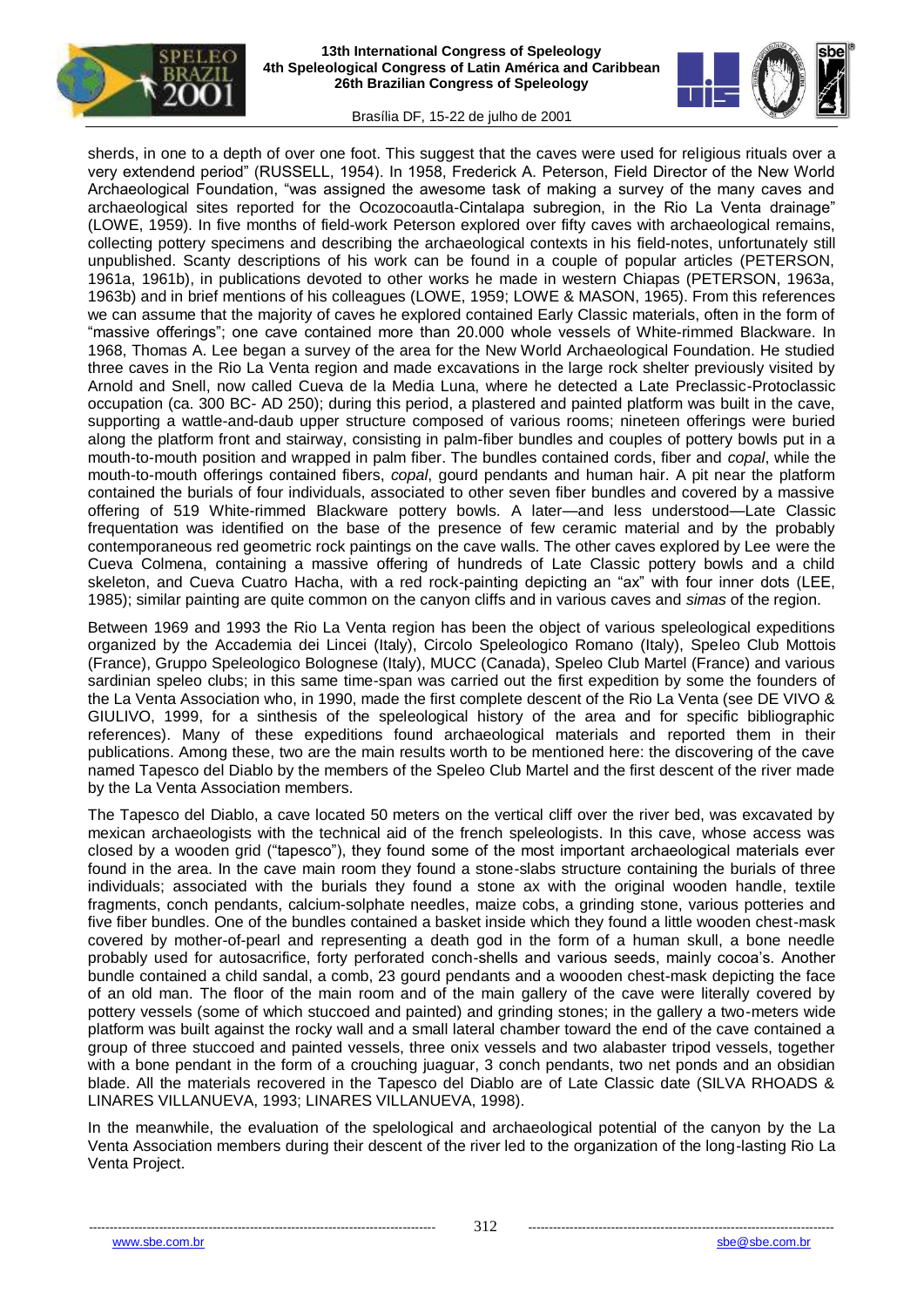



# **The Rio La Venta Archaeological Project**

In 1993, after the first descent of the river, the Rio La Venta Project won the Rolex Award for Enterprise that permitted the organization of the first grand-scale expedition in the area. More than thirteen expeditions had been carried out since then, giving a fundamental contribution to the geographic, speleological and archaeological knowledge of the area. Leaving aside the important speleological results (cfr. BADINO et al., 1999), let's concentrate here on the archeological ones.

During their 1993-1996 explorations the italian speleologists identified 32 caves containing archeological materials such as pottery, human bones and walls dividing the caves' chambers. Many other caves of archeological interest were seen on the canyon cliffs during the descent of the river. These findings and their close relationship with the spelological and hydrogeological context of the area led them to the idea of trying to give impulse to a formal archaeological research.

A first attempt to contribute to the archeological investigation of the area was made in 1994 when the La Venta Association members brought the mexican archaeologist that exacavated the Tapesco del Diablo to El Castillo, a big rock shelter they had discovered 80 meters high on the canyon cliff, located in one of the most impressive turns on the canyon. The big shelter (40 meters wide and 14 meters deep) contains a group of artificial, stone-built and stucco-plastered terraces, arranged as an "anphitheatre" around a central horizontal lithic slab that seems some sort of altar. A niche-like seat overlooks the canyon, and a fine-line incision, representing two face to face individuals with *máxtlatl,* necklace, earrings and feathered headdress, was found on the stuccoed surface of one of the terraces. Unfortunately, the archaeologists only made a collection of surface pottery fragments (LINARES VILLANUEVA, 1998).

The occasion for a long-lasting archaeological investigation came in 1997 when the La Venta Association organized the first campaign of the Rio La Venta Archaeological Project, directed by the italian archaeologist Giuseppe Orefici and by Thomas A. Lee, Eliseo Linares Villanueva and Carlos Silva Rhoads. Since the next year and till today the project has been directed by Thomas A. Lee and the author of this paper, who took part to the first expedition as field archeologist (OREFICI, LEE & DOMENICI, 1999).

During the 1997 expedition, the archeological project—apart from exploring and mapping some impressive open-air monumental sites not described here—focused on the excavation of three caves in the canyon: Cueva del Lazo, Camino Infinito and El Castillo (OREFICI, 1999; DOMENICI & LEE, 1999, 2000 in press).

The Cueva del Lazo is located on the canyon cliff, 250 meters over the river bed. On the inner surface, covering an area of about 250 square meters, there were textile fragments, cords ("lazos") and pottery fragments, among which a modeled three-dimensional jaguar from a censer lid. The excavation carried out in the cave led to the discovery of ten burials of childrens of an age comprised between six months and two years and a half, with only one of them aged between seven and eight yeras; many of the childrens (nine, at least) were wrapped in textile funerary bundles tied by fiber cords and showed textile turbants on their heads. Three of the child showed artificial cranial deformation. One of the child skulls had the *foramen magnum*  artificially enlarged, probably to extract the cerebral mass (DRUSINI, 1999). Among the items associated with the burials there were a bone perforator, a horn of a young deer, fiber bracelets with conch beads, a necklace with two conch and one bone pendants and an implement made with little animal teeths probably used for tattooing or skin scarifying.

The child burials were associated with Late-Terminal Classic ceramic materials and they were intruding in a floor exposed in various parts of the cave. Below this floor, a little test pit revealed another floor, probably belonging to the first occupation of the cave. The surface presence of Late Preclassic and Early-Middle Classic materials could give a hint on the possible chronology of the previous and scarcely investigated occupations of the cave.

Various vegetal remains were recovered by the excavation such as beans (*Phaseolus sp.*), chili-peppers *(Capsicum sp.*), avocados (*Persea sp.*), *xícama* (*Pachyrrhizus sp.*) and cotton (*Gossypium sp.*). The presence of maize (*Zea mays*) was very high, with a total of more than 1200 corn-cobs weighting 4.8 kilos (PIACENZA, 1999).

The Camino Infinito cave is located on the right-hand cliff of the canyon and its 60 meters high access opens at 350 m above the river-bed, on the top of a big detritical cone whose ascent is very hard and risky ("camino infinito" means aptly "neverending trail"); for this reason we had to reach the cave descending from the top of the 500 meters high cliff with the aid of ropes. The big main room was almost free of archaeological remains, apart from an amount of pottery fragments near the end of the cave. The excavation of this "mound" brought to light three ladle censers with stamped interior and stamped handles (with images of a monkey, a jaguar paw and a fantastic animal resembling a dragon or a canid) and an architectonical basalt sculpture in the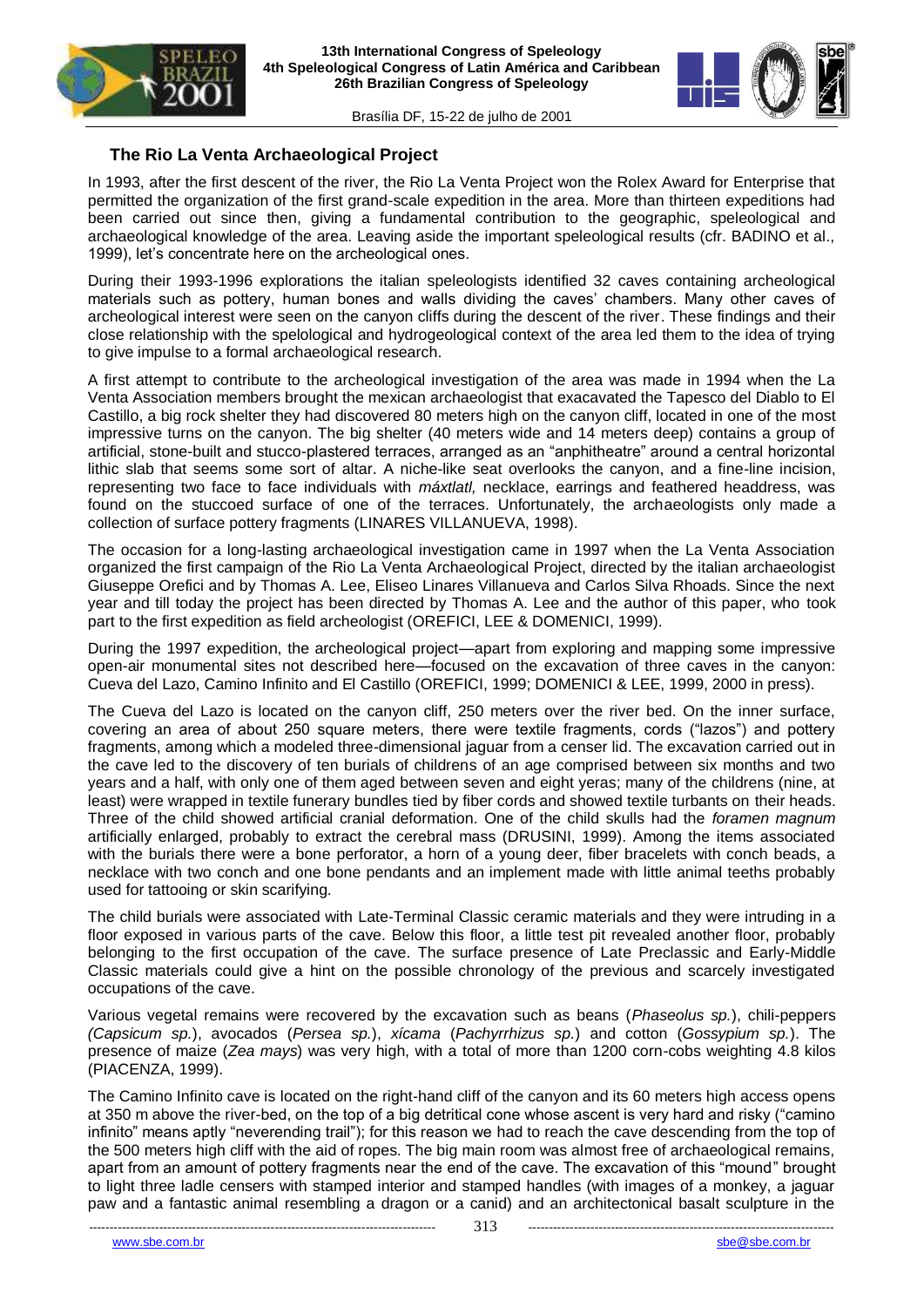



form of a jaguar's head. These items, together with the amount of pottery fragments, laid over an ash lens containinig fragments of a child's skull. All the pottery seems to be from the Late-Terminal Classic period.

The third cave explored was El Castillo, were a surface material collection had been already made in 1994 (cfr. *supra*). Apart from drawing a better topographical map and completing the surface collection, two small test pits were excavated in the central terrace. Among the items found on the surface there were an handle of a ladle censer in the form of a dragon and a fragment of a child skull, the last one located inside a little crack in the rear rock wall. All the pottery recovered from El Castillo is of Late-Terminal Classic date.

In the following field-seasons, the Rio La Venta Archaeological Project devoted mainly to the study of the open-air sites located in the tropical forest above the canyon, in order to have a better understanding of the wider cultural and social context of the ritual activity areas identified inside the caves (DOMENICI & LEE, 1999, 2000 in press). Anyway, during the several field-seasons we had the opportunity to explore other seven caves with surface archeological material. Two of them, explored in 2000, were particularly interesting: the Cueva de las Calaveras contained various whole and broken Early and Middle Classic pottery specimens and, in the final gallery, a big amount of human skeletons (surely more than ten individuals) spared on the ground; in the Cueva de José Juan, also explored in 2000, almost 200 whole White-rimmed Blackware bowls of Early Classic period were deposed at the feet of a calcitic formation hanging from the rocky wall of the cave.

#### **Some Observations About Typology and Chronology of Cave Use**

We are aware that the 62 archaeological caves reported by the above mentioned investigators (and we should add the "more than fifty" caves explored, but not published, by Peterson) represent only a minor part of the total number of caves with archaeological remains in the rio La Venta area. Many others had been seen but not explored on the canyon cliffs (for example, caves sealed by man-made walls) or had been mentioned by local inhabitants or spelologists. Despite the fact that our sample is indeed not completely representative, we think that the available data permit us to trace a rough sketch of the typological and chronological variability of the ancient use of caves in the region. The following sketch must be hence considered as a preliminary one, that need to be tested by future researches.

We think that the available data point to a mostly ritual use of the caves; this kind of use fits well with archeological and ethnohistorical data from the zoque-speaking area and from various other mesoamerican regions. The presence of utilitarian wares and implements such as the grinding stones in caves of very difficult access has led various investigators to propose that the caves could have been used as temporary refuges in periods of warfare. We cannot rule out this possibility, but we think that these utilitarian implements could also be considered as traces of long permanences in the caves linked to their ritual function, for example during some kind of ascetical retreats. Moreover, the many contemporary open-air sites of the region—where surely the Zoque indians usually lived—do not show any defensive feature that suggests a warlike social environment.

The difficult access to some of the caves, mainly the ones located on the canyon cliffs, need some more consideration. Various caves can today be reached only with the aid of modern climbing technical material and we can only guess how risky was for the ancient indians to reach them and we must imagine that they had a good climbing ability. In some cases, such as El Castillo, one can observe small natural terraces running along the cliff that were protected with a low wall in order to walk on them to reach the cave. We suspect that the very activity of reaching the caves was part of some kind of ritual training. The comparison of the local data with extra-regional ones allows to think that most of the ritual carried out in the caves were linked to the underworld water deities, whose role in a so highly karstified area (very poor in surface water) can be well imagined. These water-related rituals seems to fit well with archaeological contexts such as bowls deposed near or under stalactites in order to collect the dripping water, a custom that was also common among the mayas who used this "virgin water" for ritual purposes. Many of the "massive offerings" are also located near calcitic formations. The same relation with water deities seems to be evident in the many child burials (Cueva del Lazo, Camino Infinito, Cueva Colmena), as we know that many mesoamerican groups related childs with the cold-forces of watery underworld. As we will see, local ethnohistorical data seem to confirm the non-ordinary character of these child burials. Another kind of use of the caves is the funerary one (eg. Tapesco del Diablo, Cueva de las Calaveras, etc.), but again we cannot know if these burials were ordinary-ones or if they were instead intendend as some kind of offering. We know that the open-air sites contain burials, but our knoledge of this matter is still to poor to give us a good idea of the ancient funerary patterns of the region. Various kinds of man-made structures had been located in the caves. There are walls dividing different rooms with low accesses (eg. Cueva de los Cajetes, Las Cuevas, etc),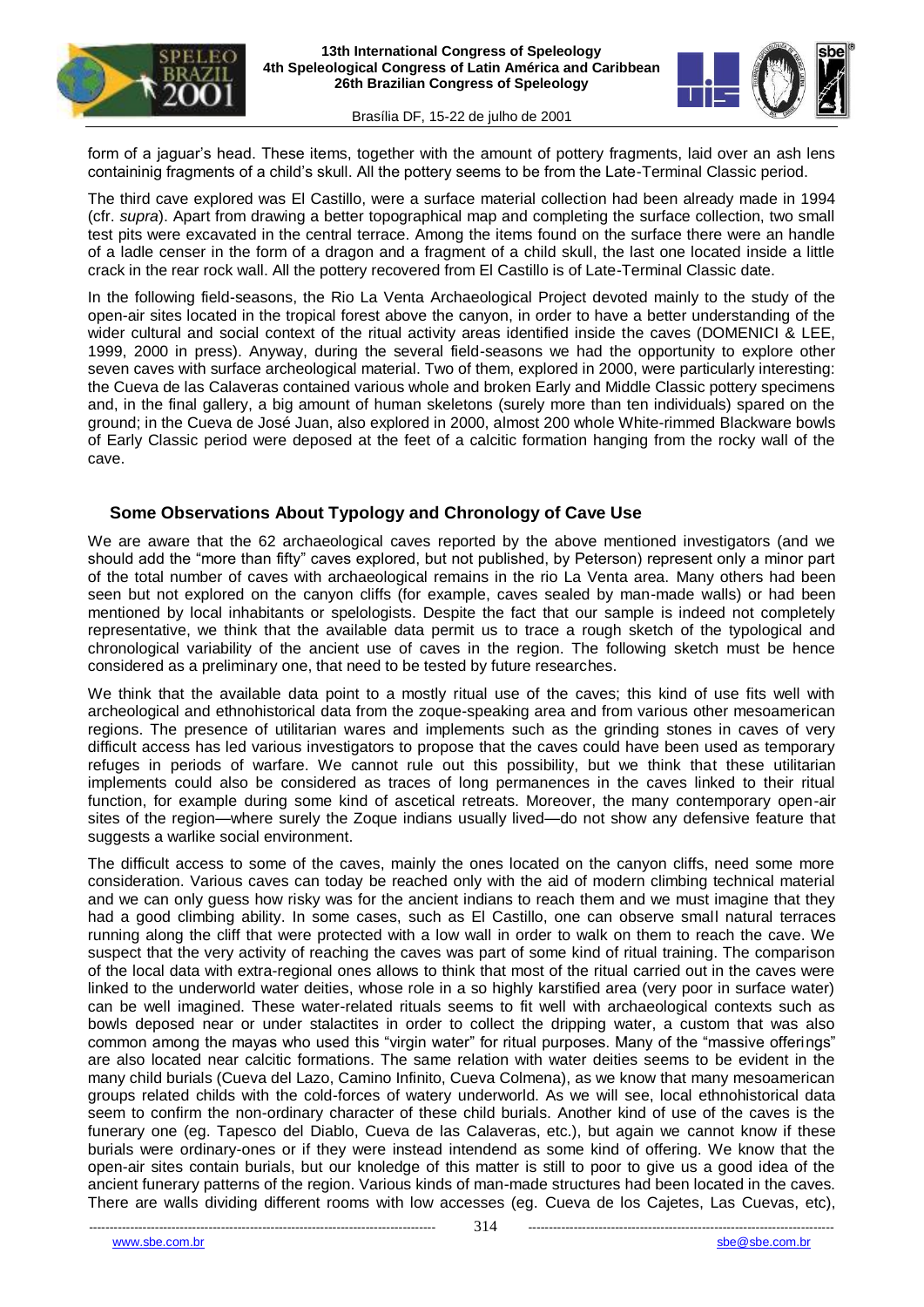



walls completely sealing some cave on the canyon cliff, low terraces (Tapesco del Diablo, El Castillo) or solid platforms (Cueva de la Media Luna). In general terms, we can suggest that archeological materials such as massive offering, censers, child burials and shaman's bundles containing thorns, needles, copal and minerals, point to rituals such as ascetical retreats, medical treatments, divination, offering, sacrifices and autosacrifices, all them well established in the mesoamerican religious tradition. These ritual activities surely changed over the time. The most ancient evidence of archeological materials in a cave comes from the Cueva de la Media Luna, where the first occupation dates to the Late Preclassic period (ca. 300 BC). Probably the use of the caves began even earlier, since the oldest open-air sites of the region date back to the Early Preclassic. After the first poorly known frequentation of the cave (represented by some pottery fragments and hundreds of sweet-water shrimps), during the same Late Preclassic period, the Zoque indians of Cueva de la Media Luna built the platform and the upper wattle-and-daub structure and buried their offerings and burials. On the base of the kind of offerings, we suspect that the cave could have been the seat of some shaman or priest. The main period of cave is the Early Classic (AD 200-600), when the most common activity seem to be the "massive offering" of bowls. The number of caves with this kind of offerings, as the number of vessels deposed in every one of these, is really impressive. We do not know the reason for this apparent ritual "intensification" and "specialization", and we can only suggest that it must be related with cult of water and rain deities. The deposition of "massive offerings" seem to have come to an end toward the end of Middle Classic period (ca. 600), since the only later example known to us is the Late Classic one in Cueva Colmena. This strong change in the ritual activities between Middle and Late Classic is surely linked to the wider social and cultural developement of the area, that during Late and Terminal Classic shows an abrupt change in various cultural aspects. The Fine Orange ceramic pastes originated on the Gulf Coast completely replaced the old Blackware tradition and a new, monumental architectural style (with beautifully built stone structures) had a wide diffusion in the jungle over the canyon, replacing the old tradition of earthen mounds. This new cultural phase seems to cover the period beetween AD 600 and AD 1000, that is, corresponding to Late and Terminal Classic periods, with the possibility of an Early Postclassic extension. We will limit to note here that we don't believe in a "physical" replacement of the local inhabitants and that this changements are probably related to a strong cultural influence coming from the mayan people settled on the Gulf Coast.

The Late-Terminal Classic ritual activities show a strong tendence towards child burials and sacrifices (Cueva del Lazo, Camino Infinito, Cueva Colmena, El Castillo) that, as we already noted, could be related with water petition to the rain gods. In this same period the rich offerings of the Tapesco del Diablo were deposed and the El Castillo's structures were built.

We lack any data concerning the use of caves during the Postclassic period, an epoch scarcely represented in the open-air sites too. Anyway, we suppose that ritual activities in caves must have continued uninterruptedly, since various colonial documents show that they continued at least until the beginning of the XIX century.

In fact, In a recent work Dolores Aramoni cites acts from trials against zoque indians accused of sorcery. In 1685, the zoque woman María Sánchez from Jiquipilas witnesses that her father, who was a famous *brujo*  (sorcerer), wanting her to know "what is inside the mountain", took her various times in a cave where she met supernaturals. She says also that her father and his compaions used to bring dead childrens,*copal*, candles and flowers in the caves as presents for the "devil". Still in 1801, the zoque Tiburcio Pamplona from Quechula, accused to be a *brujo*, said that the *naguales* (shamans' alter-egos) lived in a place called Ipstec ("Twenty Houses"), a place corresponding to the mountain ridge on the north side of rio La Venta (today called Veinte Casas); he said also that when the *naguales* want to kill someone they used to throw him in the rio La Venta canyon (ARAMONI, 1992).

## **Future Researches**

An agreement has been established with the New World Archaeological Foundation in order to get access to Pterson's unpublished field-notes and materials, in order to add his data to the ongoing cataloguing of archaeologcal caves of the area. Future field-reserch of the Rio La Venta Archaeological Project will concentrate on the identification and excavation of ritual activity areas in dry caves.

Despite the fact that more than forty years have passed from Peterson's work, the big amount of still unexplored caves force us to conclude with his same concluding words: "we should [...] go back and do some more exploring" (PETERSON, 1961b).

www.sbe.com.br sbe@sbe.com.br sbe@sbe.com.br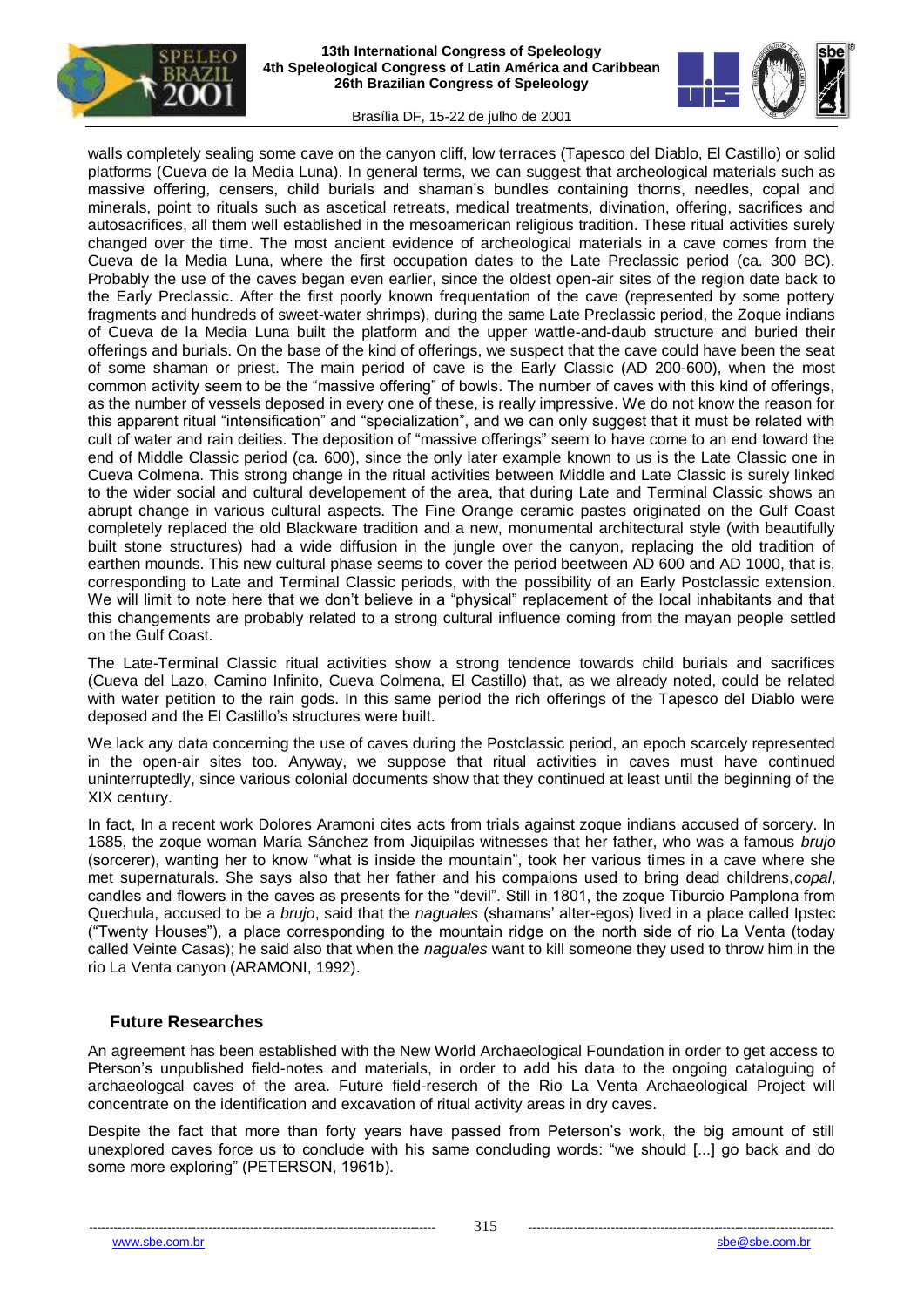





#### **References**

ARAMONI, D. 1992. Los refugios de los sagrado. Conaculta, Mexico.

- BADINO, G. et al., eds. 1999. Rio La Venta, Treasure of Chiapas. Ass. La Venta, CONECULTA, Turra, Padua.
- DE VIVO, A. & I. GIULIVO. 1999. History of Speleological Explorations. In: (Badino et al., eds.): Rio La Venta, Treasure of Chiapas. Ass. La Venta, Coneculta, Turra, Padua 1999: 87-94.
- DOMENICI, D. & LEE, T. A. 1999. Il progetto Archeologico Río La Venta (Chiapas, Messico). Risultati delle campagne 1997-98. In: (L. Gallinari, ed.): Studi americanistici, Collana CNR, Istituto sui Rapporti Italoiberici, Cagliari.
- DOMENICI, D. & LEE, T. A. 2000 in press. En la orilla del Inframundo. El Proyecto Arqueológico Río La Venta. Revista de la UNICACH, Universidad de Ciencias y Artes de Chiapas, Tuxtla Gutiérrez.
- DRUSINI, A. 1999. Human Skeletons in the Cueva del Lazo. In: (Badino et al., eds.): Rio La Venta, Treasure of Chiapas. Ass. La Venta, Coneculta, Turra, Padua 1999: 156.
- KING, A. R. 1955. Archaeological Remains from the Cintalapa Region, Chiapas, Mexico. Middle American Research Records II (4): 70-99.
- LEE, T. A., Jr. 1985. Cuevas secas del río La Venta, Chiapas: Informe preliminar. Revista de la UNACH 1: 30-42.
- LEE, T. A., Jr. 1986. La lingüistica histórica y la arqueología de los zoque-mixe-popoluca. In: Memorias de la Primera reunión de Investigadores del área zoque. Universidad Autónoma de Chiapas, Tuxtla Gutiérrez: 7-36.
- LINARES VILLANUEVA, E. 1998. Cuevas arqueológicas del río La Venta. Ph.D. Thesis. Escuela Nacional de Antropología e Historia, México.
- LOWE, G. W. 1959. The Chiapas Project, 1955-1958. Report of the Field Director. Papers of the New Archaeological Foundation 1, Orinda.
- LOWE, G. W. 1977. The Mixe-Zoque as Competing Neighbors of the Early Lowland Maya. In: (R. E. W. Adams, ed.): The Origins of Maya Civilization. University of New Mexico Press, Albuquerque: 197- 248.
- LOWE, G. W. & J. A. MASON. 1965. Archaeological Survey of the Chiapas Coast, Highlands, and Upper Grijalva Basin. In: (R. Wauchope, gen. ed.): Handbook of Middle American Indians, vol. 2. University of Texas Press. Austin: 195-236.
- OREFICI, G. 1999. Excavations in the Dry Caves of Rio La Venta. In: (Badino et al., eds.): Rio La Venta, Treasure of Chiapas. Ass. La Venta, Coneculta, Turra, Padua 1999: 153-168.
- OREFICI, G., LEE, T. A. & DOMENICI D. 1999. The Rio La Venta Archaeological Project. In: (Badino et al., eds.): Rio La Venta, Treasure of Chiapas. Ass. La Venta, Coneculta, Turra, Padua 1999: 143-148.
- PIACENZA, L. 1999. Botanical Remains in the Cueva del Lazo. In: (Badino et al., eds.): Rio La Venta, Treasure of Chiapas. Ass. La Venta, Coneculta, Turra, Padua 1999: 158.
- SILVA RHOADS, C. & E. LINARES VILLANUEVA. 1993. El Tapesco del Diablo. Arqueología Mexicana: 1 (3): 76-88.
- RUSSELL, R. S. 1954. A New Type of Archaic Ruins in Chiapas, Mexico. American Antiquity, Facts and Comments, XX (1): 62-64.
- STIRLING, M. W. 1945. Letter to American Antiquity. American Antiquity, News and Notes XI (2): 137.
- STIRLING, M. W. 1947. On the Trail of La Venta Man. National Geographic Magazine XCI (2): 137-172.
- PAILLES H., M. 1989. Cuevas de la región zoque de Ocozocoautla y el río La Venta. El Diario de Campo, 1945, de Matthew W. Stirling con Notas Arqueológicas. Notes of the New World Archaeological Foundation 6, Brigham Young University, Provo.
- PETERSON, F. 1961a. Lost Cities of Chiapas, part a. Science of Man I (2): 52-56.

PETERSON, F. 1961b. Lost Cities of Chiapas, part b. Science of Man I (3): 91-93.